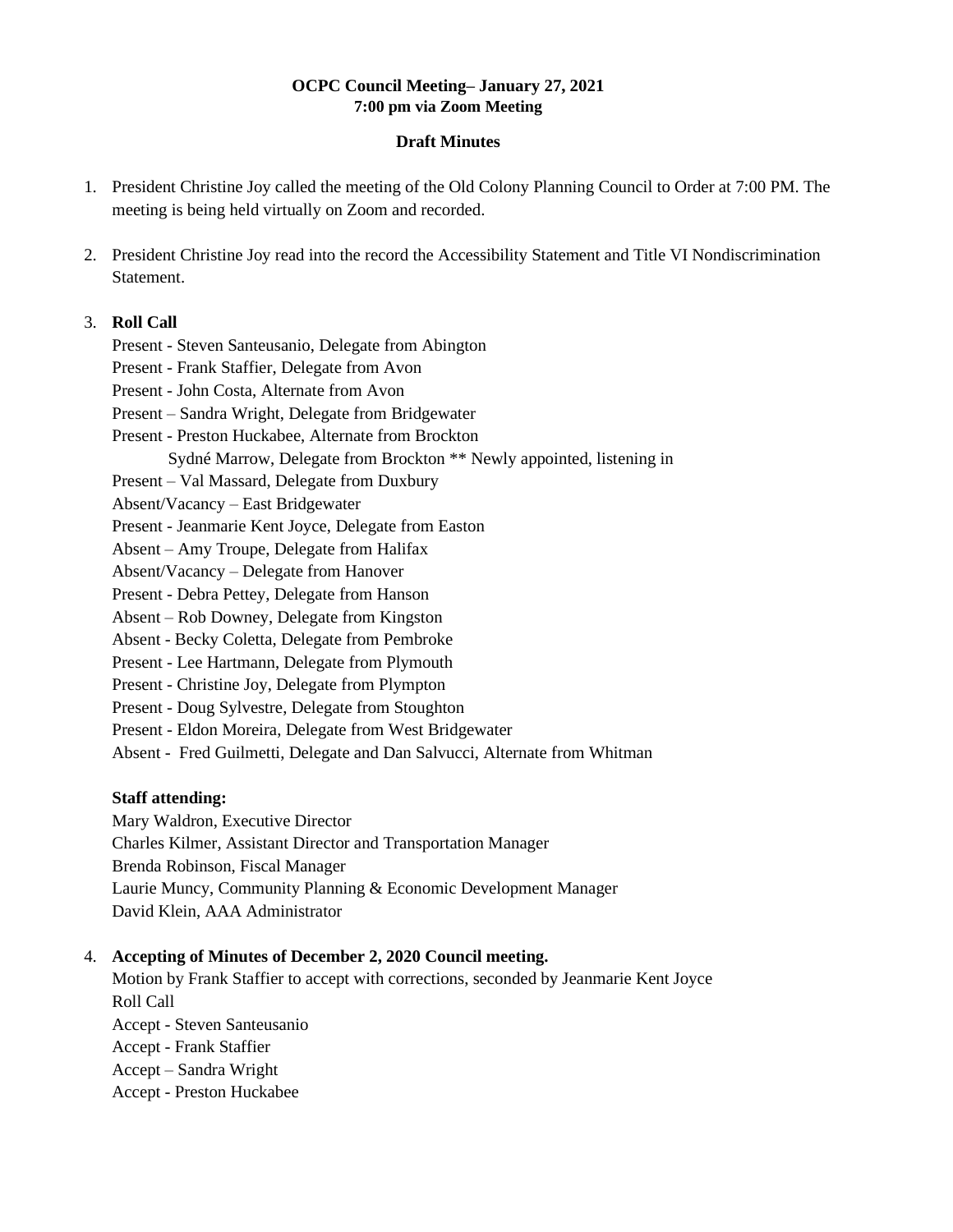Accept - Val Massard Accept - Jeanmarie Kent Joyce Abstain - Debra Pettey Accept - Lee Hartmann Accept - Christine Joy Accept - Doug Sylvestre Accept - Eldon Moreira *Minutes unanimously accepted*

# **Accepting of Minutes of January 19, 2021 Special Council meeting.**

Motion by Sandra Wright to accept with corrections, seconded by Frank Staffier Roll Call Accept - Steven Santeusanio Accept - Frank Staffier Accept – Sandra Wright Accept - Preston Huckabee Accept - Val Massard Accept - Jeanmarie Kent Joyce Abstain - Debra Pettey Accept - Lee Hartmann Accept - Christine Joy Accept - Doug Sylvestre Accept - Eldon Moreira *Minutes unanimously accepted*

**New Business:** Taken out of order of the Agenda MARCUM LLC presented the Audit Report Russell Knapp and Kyle Connors

- Good communications and working relationship with Brenda Robinson, she was very responsive.
- A review of each section.
- Qualification on the Pension Plan, as with last year \*2.3 million

- Internal controls. It was noted and brought up verbally, a second person – preferably Mary to have access to QuickBooks. Brenda is putting together a plan to implement.

# **Questions:**

Pros/cons discount rate (page 40) higher rate, lower liability. Goal is to provide a realist liability, not under or over stated.

Is this over a 10 year period? (page 38) OPEB plan has come to the forefront since 2018. OCPC's Plan was funded jumped from being funded from 32% to 54% over the course of three years. (60% is good) Page 39, Actuary tells you how to fund it – how much you should contribute to your plan.

What would be your recommendation - falling behind or be more aggressive on OPEB. As the independent auditors, they do not advice.

## **Accepting of the Audit Report**

Motion to Accept was made by Lee Hartmann, seconded by Sandra Wright Roll Call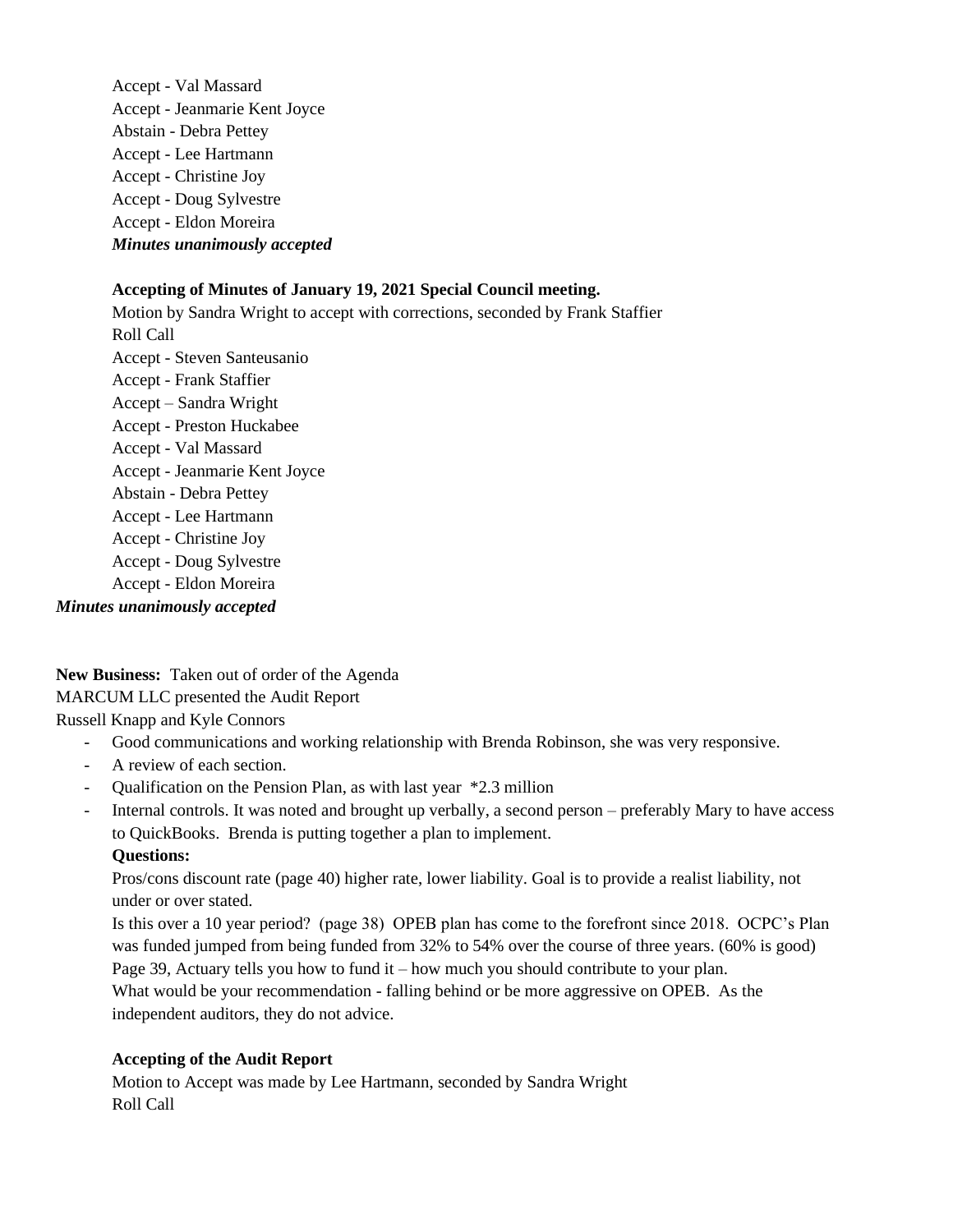Accept - Steven Santeusanio Accept - Frank Staffier Accept – Sandra Wright Accept - Preston Huckabee Accept - Val Massard Accept - Jeanmarie Kent Joyce Accept - Debra Pettey Accept – Becky Colletta Accept - Lee Hartmann Accept - Christine Joy Accept - Doug Sylvestre Accept - Eldon Moreira *Audit Report unanimously accepted*

David Klein had a question and will bring that up at the next Finance Committee

5. **Financial Report** for December 2020 given by Fiscal Manager Brenda Robinson. Brenda Robinson presented the following:

> Statement of Expenditures - \$184,160.18 Cash Position Report Total income: \$275,608.86 Total dispersements: \$862,696.23 Total cash available at the end of July: 1,156,114.70 OPEB: Gain of \$19,119.21 balance \$800,936.12 Budget Resources Report Total grants received \$123,943.48 Total Cumulative \$1,974,344.02

AAA Report

Total billing: \$1,690, 219 Volunteer transportation – no activity Balance: \$189, 782 Ombudsman Program \$267,867

## ROM Bank Balance:

- Balance at the beginning of December \$178,303.66
- December Expenditures \$4,392.96
- December Receipts: \$5,850
- Total to date: \$44, 360.3\$2
- Total income to date 35, 100
- Ending Balance \$ 179, 882

Listing of Checks for December and January

#### **Accepting of the Finance Report**

Motion to Accept was made by Frank Staffier, seconded by Doug Sylvestre Roll Call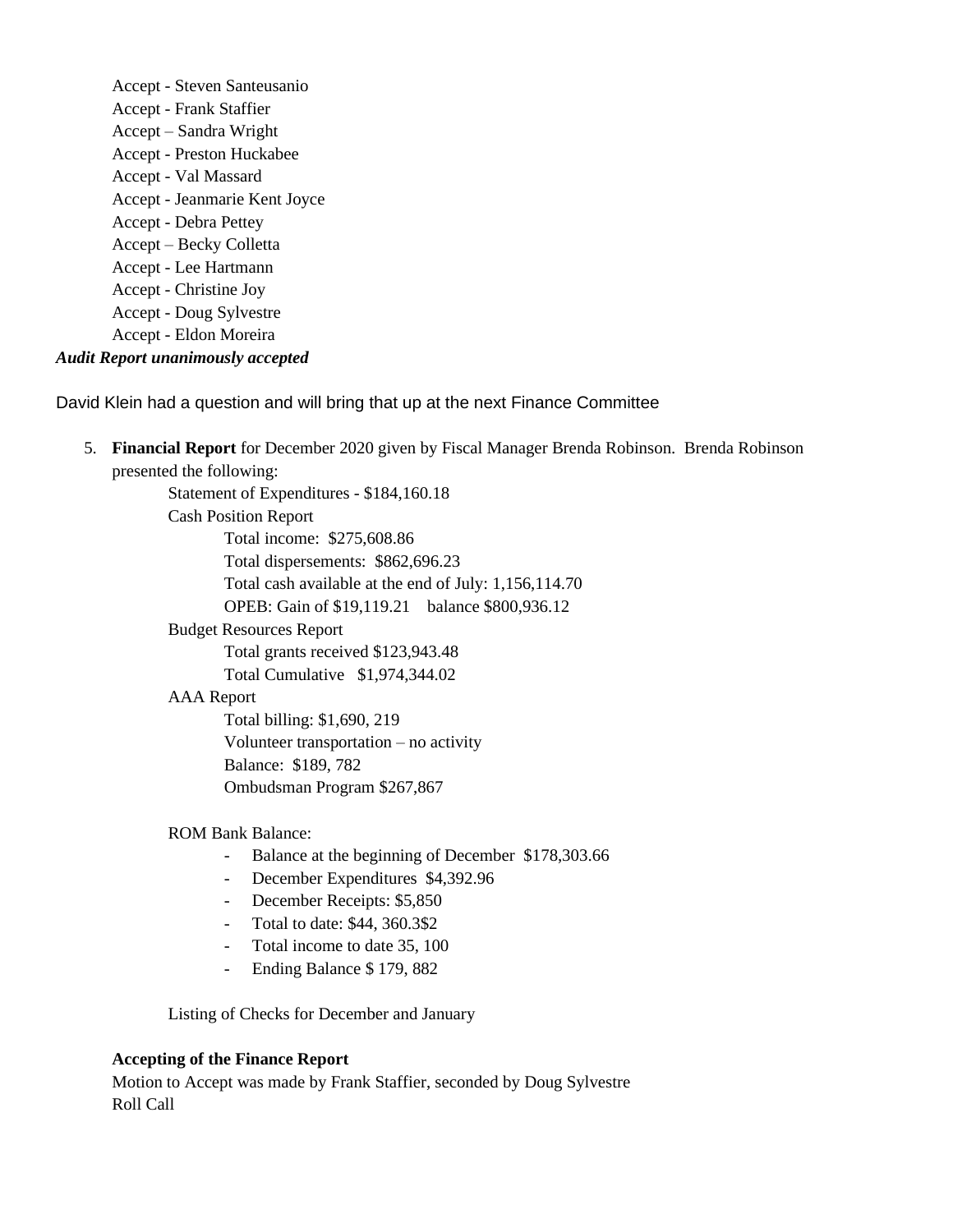Accept - Steven Santeusanio Accept - Frank Staffier Accept – Sandra Wright Accept - Preston Huckabee Accept - Val Massard Accept - Jeanmarie Kent Joyce Accept - Debra Pettey Accept – Becky Colletta Accept - Lee Hartmann Accept - Christine Joy Accept - Doug Sylvestre Accept - Eldon Moreira *Finance Report unanimously accepted*

- 6. Staff Report:
- Mary Waldron reviewed the written staff report sent along to the members. Mary highlighted various aspects of the staff report.
- 7. Regional Clearinghouse Reviews –

Certificates:

o **EEA #16286 – Lawler Lane (Stoughton) – Does not require an Environmental Impact Report**

The proposed project consists of the construction of a cul-de-sac roadway, infrastructure, and a stormwater basin to service a proposed nine-lot residential subdivision off Walnut Street.

o **EEA #16291 – 20 Inch Force Main Replacement (Whitman) – Does not require an Environmental Impact Report**

The proposed project consists of the installation of approximately 16,000 linear feet of iron sewer force main from the Auburn Street Pump Station (ASPS) in the Town of Whitman to a gravity sewer terminus manhole located on Southfield Drive in the City of Brockton. The project is anticipated to be completed within 12 months, with a Winter/Spring 2021 bid date and a projected final completion date of June 2022.

8. Old Business –

Status of the Retirement Legislation. Legislation has been filed to try to fix the issue so that we are not dealing with this on an annual basis. MARPA is leading the efforts. Mary will be working with Bob Moran to prepare a PowerPoint presentation for all the Council members.

9. New Business –

Lee Hartmann, Chair of the Bylaws Committee, Report of the Committee

Lee reviewed and highlighted the various changes proposed.

**Accepting of the new bylaws as recommended by the Bylaw Committee** 

Motion to Accept was made by Frank Staffier, seconded by Steven Santeusanio Roll Call

Accept - Steven Santeusanio Accept - Frank Staffier Accept – Sandra Wright